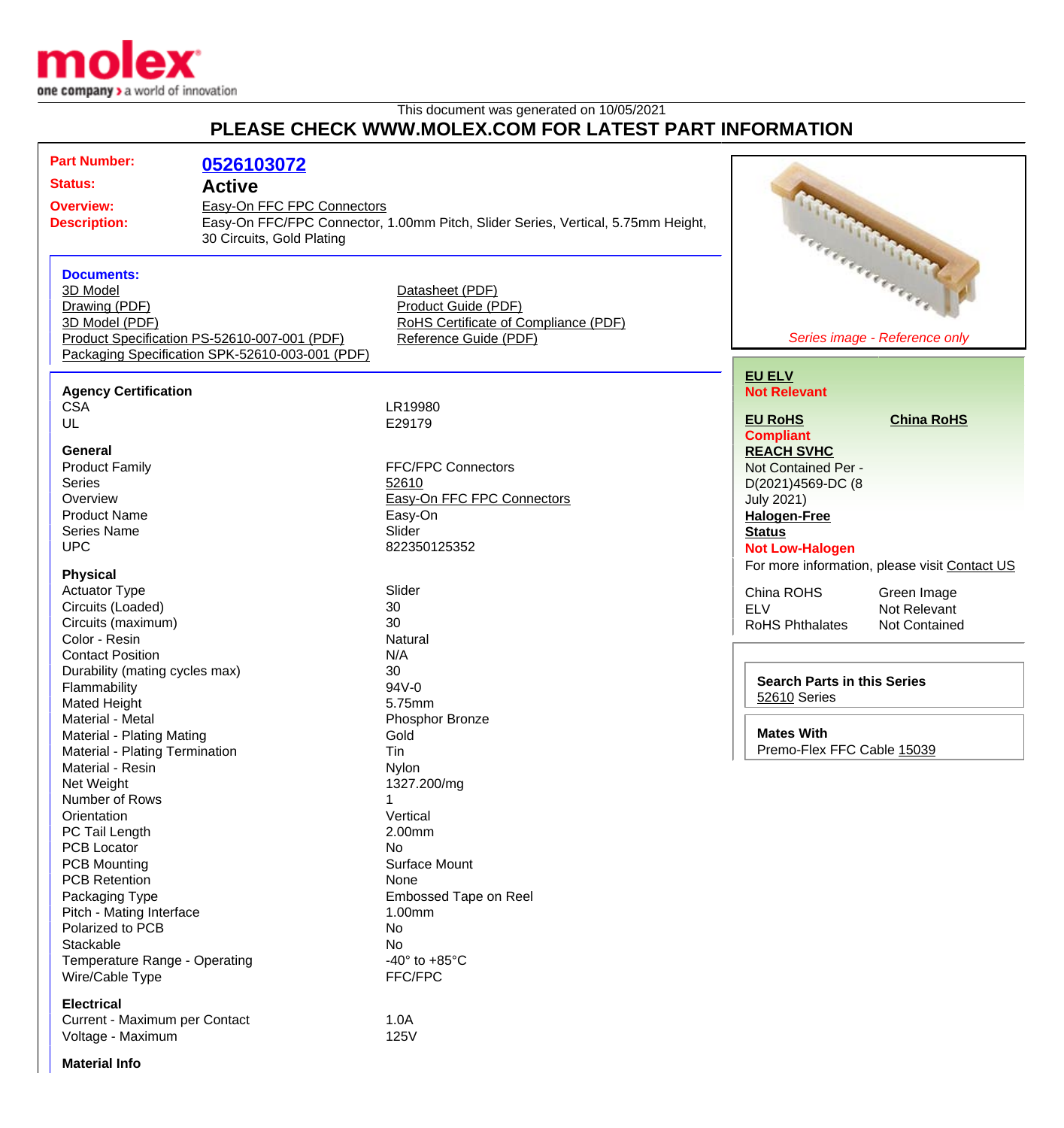**Reference - Drawing Numbers** Packaging Specification SPK-52610-003-001 Product Specification PS-52610-007-001

526100000-000, 526101000-000, SD-52610-036-001

## This document was generated on 10/05/2021 **PLEASE CHECK WWW.MOLEX.COM FOR LATEST PART INFORMATION**